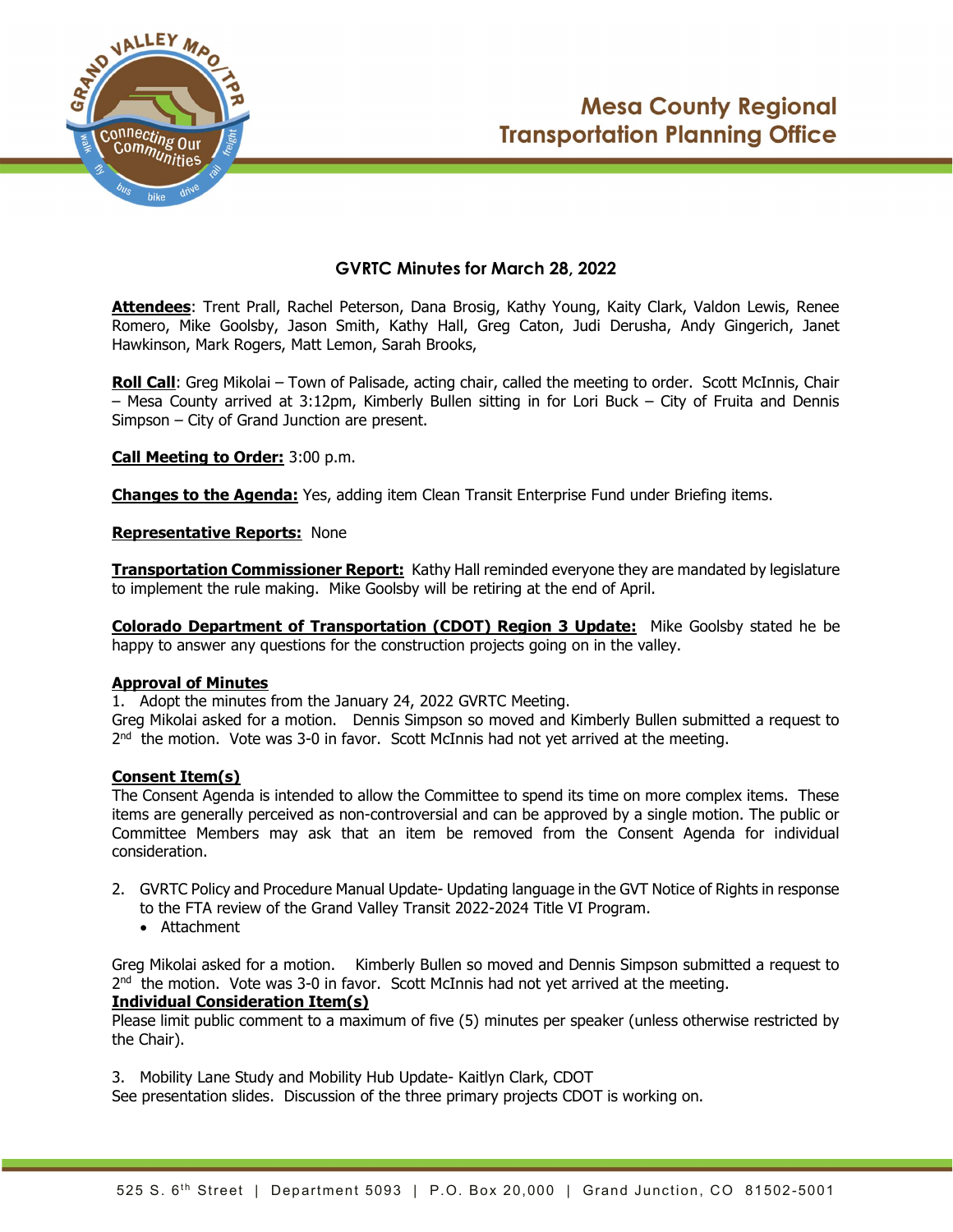I70B Corridor. Wrapping up construction of Phase 5. Started design of Phase 6 and beyond. The plan is to be at 30% design for entire corridor to be ready for future funding.

Mobility Hub-have a core team of Mark Rogers, Dana Brosig and Rachel Peterson. Held a workshop with local stakeholders. Working on deciding on a final location. Working towards the RAISE grant application and need to solidify the location. Grant will be awarded in the August 2022 timeframe.

Mobility Lane Study-decided to push pause until a mobility hub location is determined. The I-70 third lane would be impacted based on final location of mobility hub.

Discussion of next steps for all three projects. Staff are looking at the property owned by Mesa County at the Southwest corner of 1st and Main street. At the preliminary stages and looking at the possibility of vacating Spruce Street if it's determined  $1<sup>st</sup>$  & Main Street should be the location for the mobility hub.

Discussion of the mobility lane or the outside lane, what options were discussed at the meeting? Initially proposing a transit lane but GVT pushed back on this so taking a step back and CDOT will be re-evaluating options. GVT was not involved in proposing the transit lane. CDOT taking a step back and looking at integrating bus circulation on the proposed lot. Discussion of concerns that CDOT was not involving GVRTC in Mobility Hub discussion. CDOT Region 3 staff was also not involved in all the discussions. Now taking a step back to include all parties.

#### PUBLIC COMMENT: None

- 4. Adopting the 2022-2025 Transportation Improvement Program (TIP) Amendment #1 by approving Resolution 2022-002, an Agreement between the Colorado Department of Transportation (CDOT) and the Grand Valley Metropolitan Planning Organization (GVMPO) and authorizing the Chair to sign. – Rachel Peterson, RTPO
	- Attachment

See presentation slides and page 50 of binder. This amendment includes five changes or additions.

- 1. I-70 Salt Wash scour
- 2. US6B North Avenue
- 3. Mobility Hub
- 4. Mobility Management grant
- 5. ARPA grant projects for GVT

#### PUBLIC COMMENT: NONE

Greg Mikolai asked for a motion. Dennis Simpson so moved and Scott McInnis submitted a request to 2<sup>nd</sup> the motion. Vote was 4-0 in favor.

- 5. Multimodal Transportation and Mitigation Options Fund (MMOF)- Seeking approval to use FY22 and FY23 MMOF funds for Grand Valley Transit by approving Resolution 2022-003 and authorizing the Chair to sign - Dana Brosig, RTPO
	- Attachment

The previous MMOF was a one-time appropriations. It is now back with ongoing funding. See presentation slides. The MPO/TPR determines how the funds are to be allocated. Discussion of previous MMOF projects. Discussion of goals of new MMOF funding and eligible project types. We know how much funding for 2022 & 2023 but after that, it is estimated. \$4.6 million available now. Discussion of transit funding available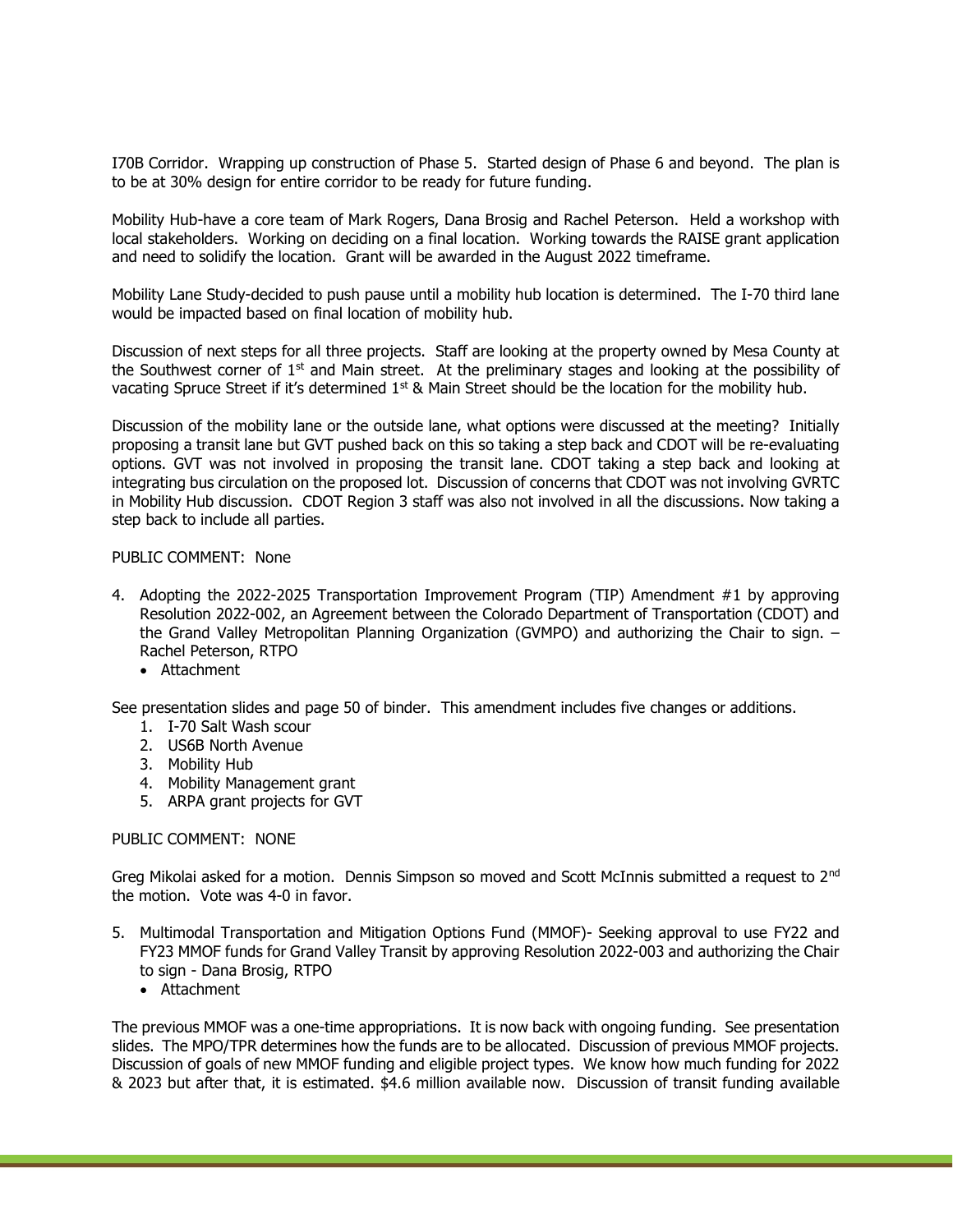currently. Requesting using the MMOF of \$4.6 million towards maintenance facility for GVT. Cost estimates last December was \$3.5 million.

Dennis Simpson asked if we have limits on the ARPA funding. No, there are not any limits but there are requirements such as Buy America and Davis Bacon wages. If we wanted to, could we use this for driver shortages and bus shortage? Yes, we could use for operations or bus replacement. We need five mechanics and only have three currently. Unable to expand due to space limitations of the maintenance facility. There is a need to address the maintenance facility issue.

Greg Mikolai commented on needing to be very cautions for operational consideration because if grant money goes away, then operations goes away. Dennis Simpson concurred but this could be for a two-year period for drivers and lay them off after two years. Discussion of concern what happens when grant is over and still have drivers. Will need to find funds to continue operations. If succeed in increased ridership, revenue will go up but keep in mind transit is heavily subsidized.

Strategy is to have both maintenance facility and bus replacements/expansion in the grant contract so have flexibility in case the maintenance facility costs are different.

Utilizing all the MMOF funds for transit was presented to TAC and the previous selection committee. No objections.

PUBLIC COMMENT: Judi Derusha-president of ATU, not really up on your funding, but it was my understanding that GVT helped fund the Mesa County maintenance facility. If that is the case, and that facility is no longer able to service vehicles, can those funds be used to fund this new facility?

Response by Dana Brosig: The Whitewater facility does still have a federal share, so Mesa County will have to pay back that federal share. We hope to use these funds to go toward the new facility. Still looking for clarification from FTA as rules changes with IIJA.

Greg Mikolai asked for a motion. Kimberly Bullen so moved and Scott McInnis submitted a request to 2<sup>nd</sup> the motion. Vote was 4-0 in favor.

- 6. Mask Requirement on Grand Valley Transit after the expiration of TSA Directive requiring masks on public transportation – Andy Gingerich, RTPO
	- Attachment

The mask requirement was set to expire on 3/18/22 and it was extended until 4/18/22. In the past, GVRTC put into place the mask requirement before federal or state requirement at the peak of the pandemic. Staff is requesting the GVRTC to have GVT follow the federal requirements and CDC requirements. Staff's understanding CDC will come out with a recommendation and the TSA enacts them.

#### PUBLIC COMMENT: NONE

Greg Mikolai asked for a motion. Dennis Simpson moved to follow the CDC rand TSA requirements from this point forward. Scott McInnis submitted a request to  $2<sup>nd</sup>$  the motion. Vote was 4-0 in favor.

- 7. Reduction of Service- Approval to start the process to make reduced Saturday and DASH service permanent as well as a plan to eliminate dial-a-ride and paratransit service to the Redlands- Andrew Gingerich, RTPO
	- Attachment

See presentation slides. In November 2021, service was reduced due to driver shortages. Our policy allows a temporary service change up to 6 months and after that must go through public participation process to make it a permanent change. The 6 months is up on 5/1/22.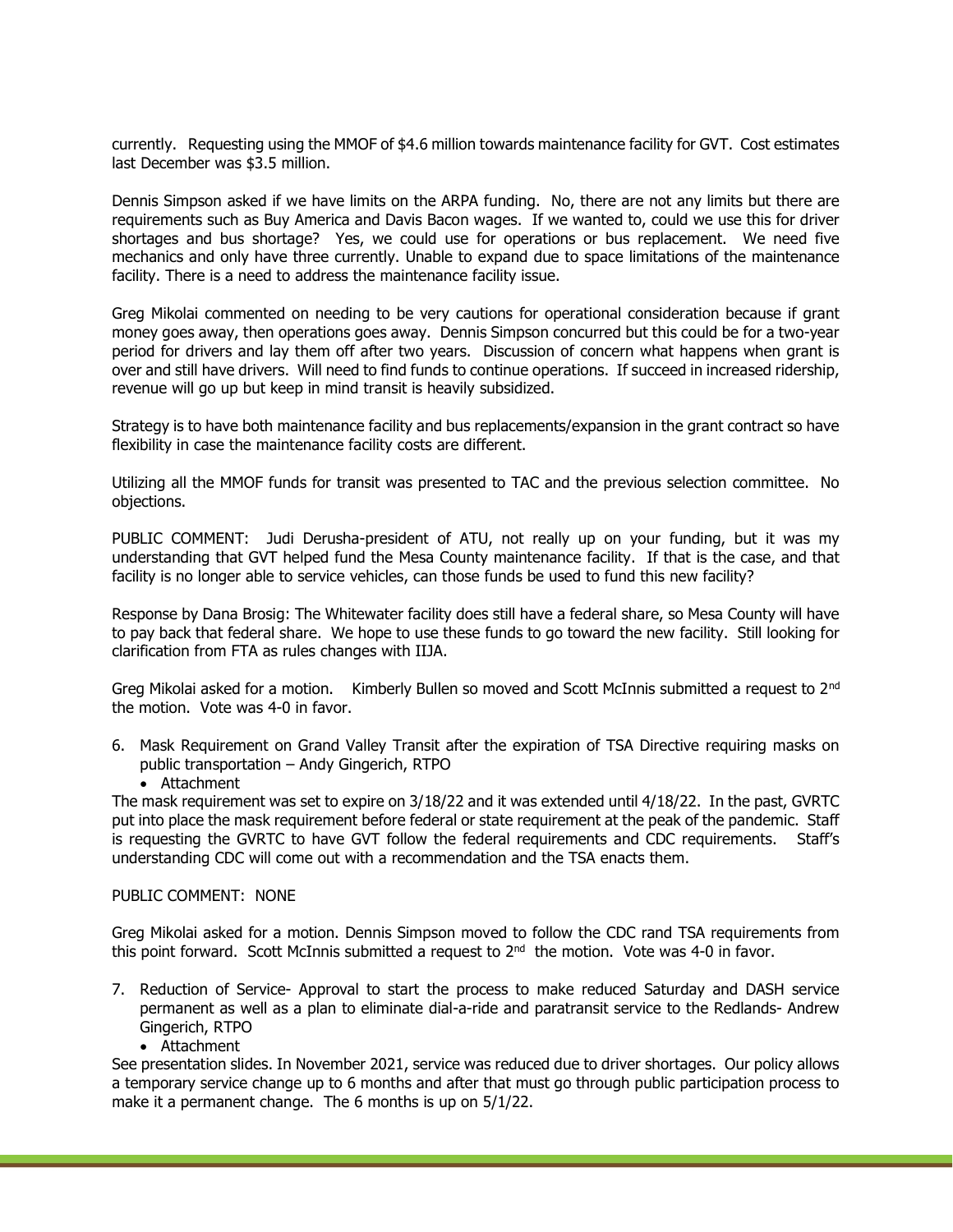Staff would also like to provide public participation for ending the legacy Redlands dial-a-ride (DAR) service which stopped accepting new clients in 2019.

Discussion of what happened when we did reduce Saturday service because of driver shortages. Ridership was very minimally impacted. Plan is to continue DASH service and reinstitute the service once able too.

DAR services implemented in 2008 after fixed route service was discontinued due to lack of ridership. In 2019 stopped accepting new clients. Paratransit service was also available as part of the DAR service but stopped accepting new clients. One active DAR and 6 active paratransit riders. Why are we accommodating this one person? Why phase it out and not just end the service for this one person when have a driver shortage? Why can't we stop it today? This person is not disabled. Cannot do this, as our policy is to provide public outreach before ending service or reducing service.

Discussion of continuing to receive applications but no longer permitting them.

Do we have any other DAR service? This is the only one. Paratransit service is ¾ mile of fixed route and Redlands is not within 34 mile of fixed route any longer. A phase out process for the paratransit clients makes sense but not for the DAR person.

DAR rider should be cut off and paratransit service is evaluated and ensure we are not preventing paratransit clients from have transportation options.

This will be presented to Local Coordinating Council (LCC) and taken out for public comment. Recommendation for wording is to eliminate the service.

Initiate the public process, with proposal eliminate DAR and have a plan in place for phase out of paratransit.

PUBLIC COMMENT: Judi Derusha-ATU president, I don't really have a clear understanding of funding the process, but some of our federal funds are to provide paratransit service. If we are not allowing new riders in an already established area, and trying to phase out existing riders, does this jeopardize federal funding?

If outside ¾ miles buffer, we are not required to provide the service.

Judi Derusha stated this is already an established service area.

This DAR area is based on what used to be ¾ mile of a fixed route service. This could be eliminated at any point since it's not a true paratransit service. Judi DeRusha is concerned with stopping service to these paratransit clients where this may be there only form of transportation.

Move to implementation of public participation process and eliminate Redlands DAR and phase out the Redlands paratransit service.

Greg Mikolai asked for a motion. Dennis Simpson moved for implementation of public participation process and eliminate Redlands DAR and phase out the Redlands paratransit service. Scott McInnis submitted a request to  $2<sup>nd</sup>$  the motion. Vote was 4-0 in favor.

#### Briefing Item(s)

Briefing items are intended to allow the Committee to give Staff guidance in the day-to-day operations of the Regional Transportation Planning Office, or to hear general presentations from others.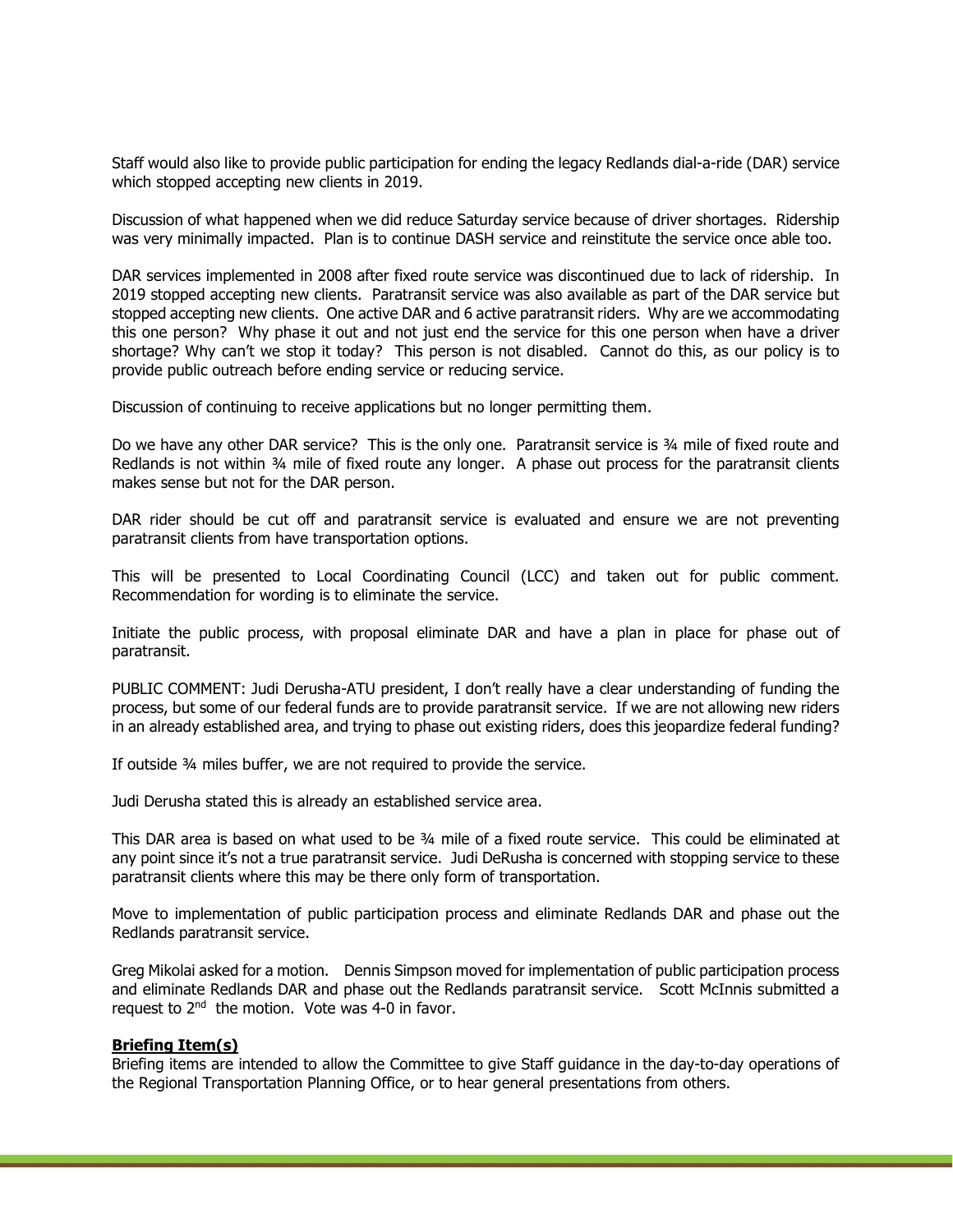# 8. GVT Operations Report for February 2022 – Valdon Lewis, Transdev/GVT

See attachment. Ridership has seen small incremental increases. Still down 43% on fixed route. Paratransit is growing. Paratransit down 18% compared to 2019, pre-covid. Students are really using the stickers. Still struggling with recruiting and down 8 drivers. Added one in last 30 days. One just finishing up training and will start driving tomorrow. Number of folks in class. 4 started last week, only one finished the week. Have hired one utility worker. Filled morning road supervisor position with previous driver who has left for more money.

Transdev is most likely going to be asking for additional funding for increasing driver wages. Board would like the data in front of them before discussing at the meeting. This would be part of the normal extension process from the County. We are going to need to do something this year as the extension does not take effect until Jan 2023. The request will affect 2022. Board gets there are some difficulties out there. Transdev needs to pick up some of the cost burden.

Scott McInnis asked why the ridership on Airport and College Connector routes are dropping from 2021 to 2022? Bustang has started stopping at the Airport. Reduction of DASH service affects Route 1. Staff will look at it. Tell your team they should be commended on their safety record.

# 9. Clean Transit Enterprise Fund and Rule Making – Dana Brosig, RTPO

See presentation slides. SB260 was passed and took effect in Colorado on June 17, 2021. The legislation created new sources of dedicated funding and new state enterprises intended to preserve, improve, and expand existing transportation infrastructure, develop the modernized infrastructure needed to support the widespread adoption of electric motor vehicles, and mitigate environmental and health impacts of transportation system use.

These funds will be collected from Mesa County residents but GVT will not be eligible for the funding under the current proposal. Staff is putting together comments related to CNG and options for expansion buses and not just replacement. Comments are due 4/7/22.

If we did meet all their rules, how much could we receive? It is competitive but currently are not eligible.

#### 10. GVT Fleet Update- Andy Gingerich, RTPO

See presentation slides. Discussion of PM's and parts issues as well as looking at leasing vehicles. Congressionally Directed Spending awarded \$1.223 for 4 buses. FTA applied for 7 buses but not awarded any buses. CDOT grant is still pending.

Have on order 2 lowfloor buses and 3 expansions buses which should be here later this year. Discussion of the delay of the three cutaways previously ordered.

# 11. GVT Marketing Update- Sarah Brooks, RTPO

See presentation slides.

GVRTC members asked what are the deliverables for the pictures and Spanish advertising? Are we just throwing money out there? There is not a way to track Spanish ridership other than asking drivers. If we are spending money on advertising and we aren't getting stats we need to reevaluate how we are spending advertising funds.

# Unscheduled Business:

The Unscheduled Business portion of the agenda provides an opportunity for the public to speak about issues that were not on the main agenda. Please limit public comment to a maximum of five (5) minutes per speaker (unless otherwise restricted by the Chair). Testimony relating to scheduled agenda items will not be allowed during Unscheduled Business. The purpose of the Unscheduled Business portion is for the